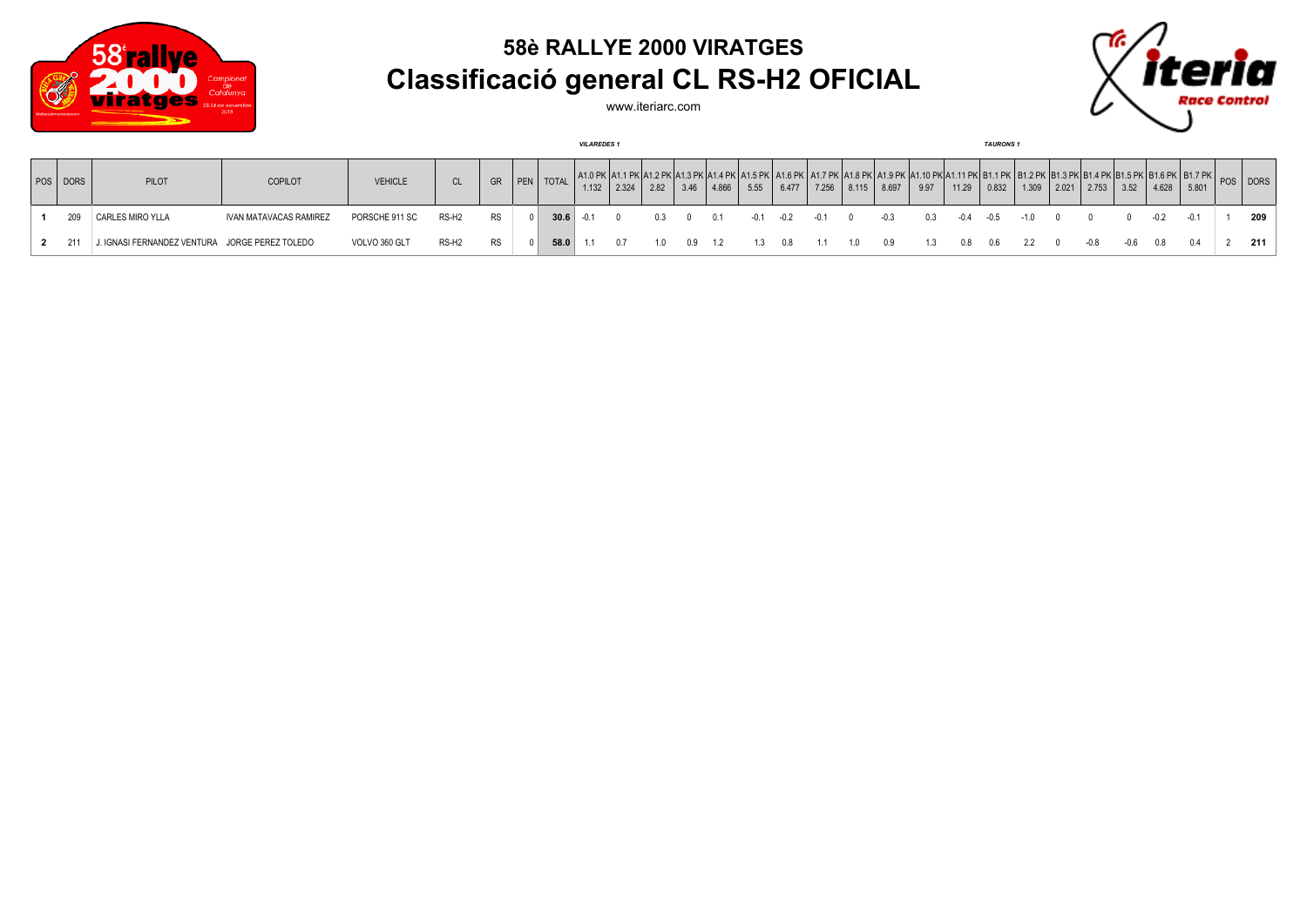

## **58è RALLYE 2000 VIRATGES Classificació general CL RS-H2 OFICIAL**



www.iteriarc.com

| <b>VILAREDES 2</b> |       |                                              |       |       |      |                             |       |      |       |       |                            |       |                                       | <b>TAURONS 2</b> |        |                         |                         |                              |      |       |                                                    |       | <b>TALAMANCA1</b> |      |        |      |        |        |      |      |      |          |
|--------------------|-------|----------------------------------------------|-------|-------|------|-----------------------------|-------|------|-------|-------|----------------------------|-------|---------------------------------------|------------------|--------|-------------------------|-------------------------|------------------------------|------|-------|----------------------------------------------------|-------|-------------------|------|--------|------|--------|--------|------|------|------|----------|
| POS DORS           | 6.546 | B1.8 PK   B1.9 PK   A2.0 PK   ,<br>5   7.018 | 1.132 | 2.324 | 2.72 | $^{\circ}$ A2.3 PK,<br>3.46 | 4.866 | 5.43 | 6.477 | 7.256 | A2.8 PK   A2.9 PK<br>8.115 | 8.697 | A2.10 PK   A2.11 PK   B2.1 PK<br>9.97 | 11.29            | 0.832  | <b>B2.2 PK</b><br>1.309 | <b>B2.3 PK</b><br>2.021 | B2.4 PK   B2.5 PK  <br>2.753 | 3.52 | 4.628 | <   B2.6 PK   B2.7 PK   B2.8 PK   B2.9 PK<br>5.801 | 6.546 | 7.018             | C1.1 | C1.2   | C1.3 | C1.4   | C1.5   | C1.6 | C1.7 | C1.8 | POS DORS |
| 209                |       |                                              |       |       |      |                             | 0.3   |      |       |       |                            |       |                                       | $-0.4$           | $-0.7$ | $-0.3$                  | -0.2                    | 0.2                          | 0.1  | 0.1   | $-0.3$                                             | 0.1   | $-0.1$            | 0.7  | $-0.5$ | 0.2  | $-0.5$ | $-0.9$ |      |      |      | 209      |
| 2 211              | 0.7   | 0.5                                          |       |       |      |                             | 0.6   | 0.5  | 0.6   |       | U.5                        |       |                                       |                  | -0.5   | 2.3                     | 1.3                     | 0.3                          | 0.1  | 0.1   | 0.5                                                | 0.5   | 0.3               | 1.4  | 0.4    | 0.4  | $-0.9$ | $-0.5$ | 0.4  | 0.8  |      | 211      |